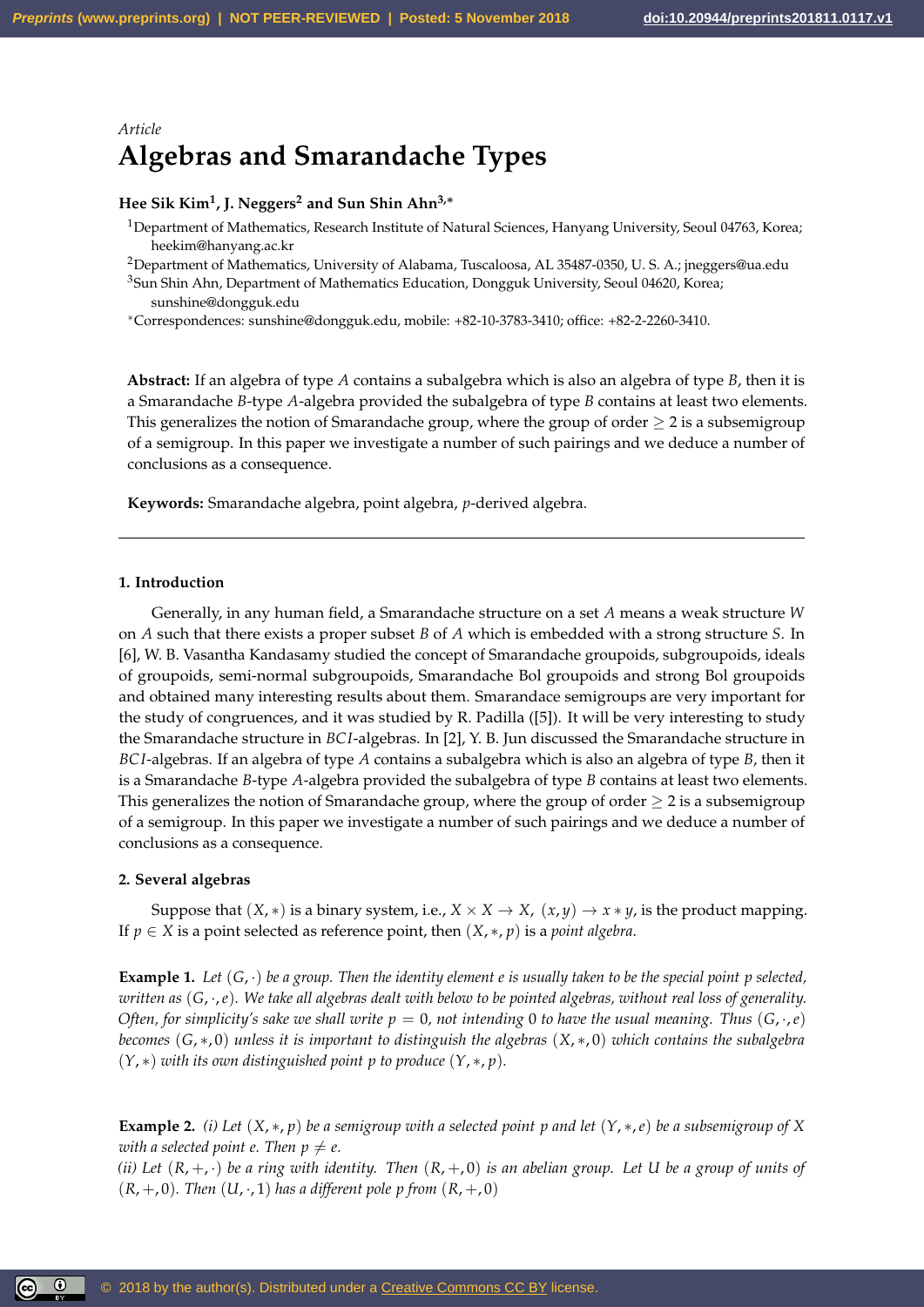2 of 6

In terms of list of axioms to be used to describe the various algebra types we note the following section of axioms:

(1)  $x * x = 0$  for all  $x \in X$ . (2)  $x * 0 = x$  for all  $x \in X$ . (3)  $0 * x = x$  for all  $x \in X$ . (4)  $x * y = y * x$  for all  $x, y \in X$ . (5)  $x * y = y * x = 0 \Leftrightarrow x = y$  for all  $x, y \in X$ . (6)  $x * y = y * x = 0 \Rightarrow x = y$  for all  $x, y \in X$ . (7)  $x * y = y * x \Rightarrow x = y$  for all  $x, y \in X$ . (8)  $0 * x = 0$  for all  $x \in X$ . (9)  $(x * y) * z = (x * z) * y$  for all  $x, y, z \in X$ . (10)  $(x * y) * z = x * (z * y)$  for all  $x, y, z \in X$ . (11)  $(x * y) * z = x * (z * (0 * y))$  for all  $x, y, z \in X$ . (12)  $(x * y) * z = (x * z) * (y * z)$  for all  $x, y, z \in X$ . (13)  $(x * y) * (0 * y) = x$  for all  $x, y \in X$ . (14)  $x * (y * z) = (x * y) * z$  for all  $x, y, z \in X$ . (15)  $(x * (x * y)) * y = 0$  for all  $x, y, z \in X$ . (16)  $((x * y) * (x * z)) * (x * y) = 0$  for all  $x, y, z \in X$ . (17)  $\forall x \in X \exists y \in X$  with  $x * y = 0$ . (18)  $\forall x \in X \exists y \in X \text{ with } y * x = 0.$ 

An algebra (*X*, ∗, 0) is called a *group* if it satisfies (2),(3), (14), (17), and (18). An algebra (*X*, ∗) is called a *semigroup* if it satisfies (14). An algebra (*X*, ∗, 0) is called a *semigroup with identity* if it satisfies (2),(3), and (14). An algebra (*X*, ∗, 0) is called a *B-algebra* if it satisfies (1),(2), and (11). An algebra (*X*, ∗, 0) is called a *BG-algebra* if it satisfies (1),(2), and (13). An algebra (*X*, ∗, 0) is called a *BH-algebra* if it satisfies (1), (2), and (6). An algebra  $(X, *, 0)$  is called a *Q-algebra* if it satisfies (1), (2), and (9). An algebra (*X*, ∗, 0) is called a *Q*ˆ*-algebra* if it satisfies (1), (2), and (10). An algebra (*X*, ∗, 0) is called a *d-algebra* if it satisfies (1), (5), and (8). An algebra (*X*, ∗, 0) is called a *BCK-algebra* if it satisfies (1), (5), (8), (15), and (16). An algebra (*X*, ∗, 0) is called a *gBCK-algebra* if it satisfies (1), (2), (9) and (12). An algebra (*X*, ∗, 0) is called an *abelian group* if it satisfies (2), (3), (4), (14), (17), and (18). An algebra (*X*, ∗, 0) is called an *abelian semigroup* if it satisfies (4) and (14).

#### **3. Smarandache types**

Let (*X*, ∗) be a binary algebra. Then (*X*, ∗) is a Smarandache-type *P*-algebra if it contains a subalgebra  $(Y, *)$ , where *Y* is non-trivial, i.e,  $|Y| \geq 2$ , or *Y* contains at least two distinct elements, and (*Y*, ∗) is itself of type *P*. Thus we have Smarandache-type semigroup (the type *P*-algebra is a semigroup), Smarandache-type groups (the type *P*-algebra is a group), Smarandache-type abelian groups (the type *P*-algebra is an abelian group). If an algebra of type *A* contains a subalgebra which is also an algebra of type *B*, then it is a a Smarandache *B*-type *A*-algebra provided the subalgebra of type *B* contains at least two elements.

**Theorem 1.** *If* (*X*, ∗, 0) *is an abelian d-algebra, then it is a trivial algebra.*

**Proof.** Suppose that  $(X, *, 0)$  is an abelian *d*-algebra. By (8), we have  $0 = 0 * x$  for all  $x \in X$ . Since *X* is abelian,  $0 * x = x * 0$ . Hence  $0 * x = x * 0 = 0$ . By (5), we obtain  $x = 0$ . Hence  $X = \{0\}$ . □

**Theorem 2.** *If* (*X*, ∗, 0) *is a semigroup and d-algebra, then it is a trivial algebra.*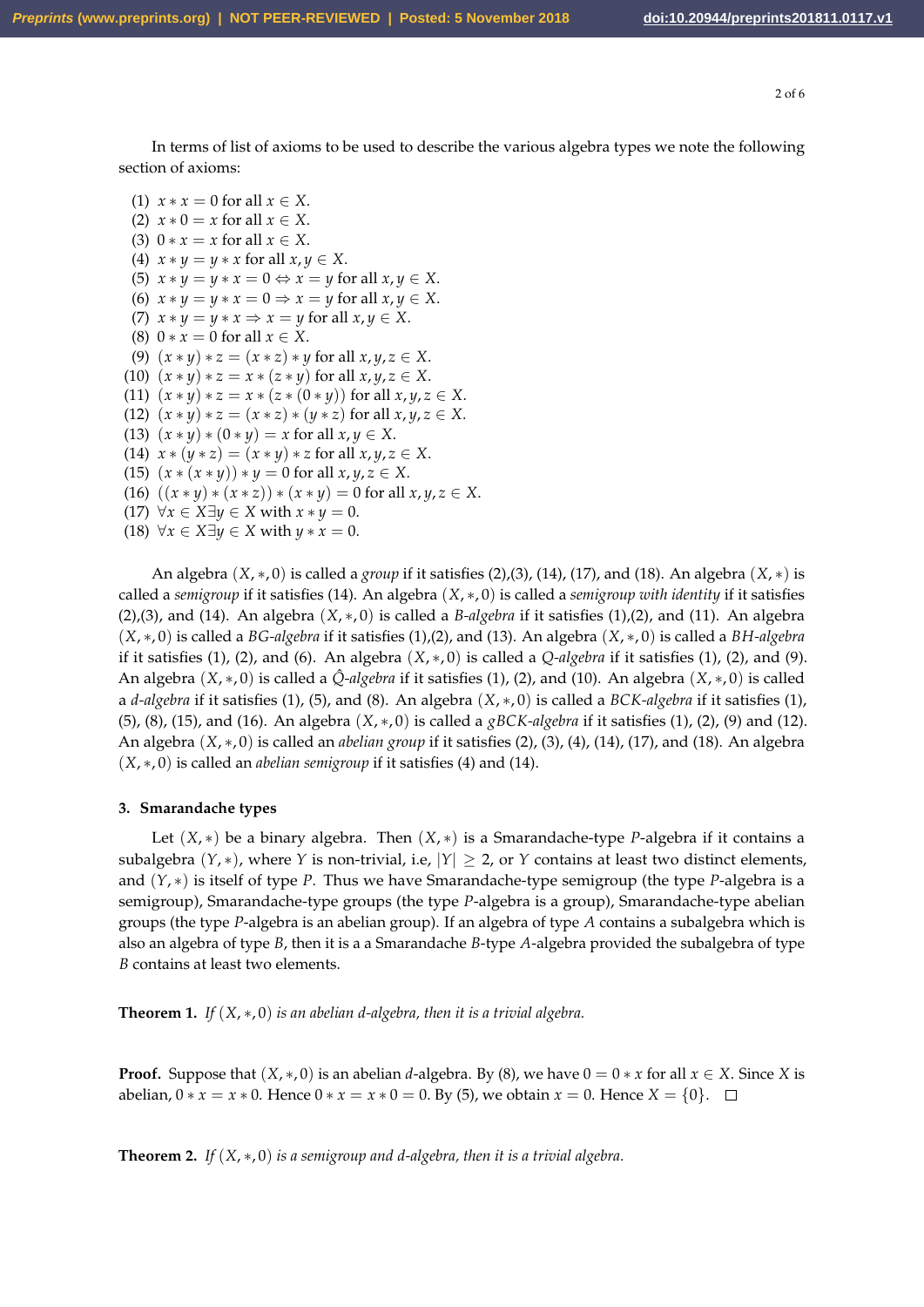3 of 6

**Proof.** For any  $x \in X$ , we have

$$
x * 0 = x * (0 * (x * 0))
$$
  
=  $(x * 0) * (x * 0) = 0.$ 

By (8), we have  $0 * x = 0$ . By (5), we have  $x = 0$ . Hence  $X = \{0\}$ . □

**Definition 1.** Let  $(X, *, p)$  be a pointed algebra. Define  $x \cdot y := x * (p * y)$ ,  $\forall x, y \in X$ . Then the algebra (*X*, ·, *p*) *is called a p-derived algebra.*

**Example 3.** *(i)* Let  $(X, *, e)$  be a group. Then the *e*-derived algebra  $(X, \cdot, e)$  has  $x \cdot y = x * (e * y) = x * y$ , *and*  $(X, *, e) = (X, \cdot, e)$ *.* 

*(ii)* If  $(X, *{,}0)$  *is a d-algebra, then*  $x \cdot y = x * (0 * y) = x * 0$ *.* 

*(iii)* If  $(X, * , 0)$  *is a* BCK-algebra, then  $x \cdot y = x * (0 * y) = x * 0 = x$ . Hence  $(X, \cdot, 0)$  *is a left semigroup with a selected point* 0*.*

(iv) If  $(X,*,p)$  is a left semi-group with a selected point p, then  $x \cdot y = x * (p * y) = x * p = x$ , i.e.,  $x \cdot y = x$ *and*  $(X, *, p) = (X, \cdot, p)$ *.* 

**Definition 2.** *A B-algebra is called a Smarandache group-type B-algebra if it contains a subalgebra* (*Y*, ∗,*e*) *which is a group, where Y is non-trivial,*  $|Y| \ge 2$ *.* 

Notice that  $e * e = 0$  in the group, while  $e * e = 0$  in the *B*-algebra, so that  $e = 0$ , i.e., the poles coincide naturally. Moreover  $x * x = 0 = e$  for all  $x \in X$ . Hence every element in the group has order 2 and thus (*Y*, ∗,*e* = 0) is a Boolean group. Hence Smarandache group-type *B*-algebra is equal to Smarandache Boolean group-type *B*-algebra.

**Example 4.** *Consider the case of a group-type Q-algebra. Let* (*X*, ∗, 0) *be a Q-algebra and the subalgebra which is a group is*  $(Y, *, e)$ *. Then*  $e * e = e$  *in the group and*  $e * e = 0$  *in the Q-algebra is a very common situation and it follows that*  $x * x = 0 = e$ , whence every element in the group has order 2. Hence Smarandache group-type *Q-algebras is Smarandache Boolean group-type Q-algebra.*

**Theorem 3.** *Let* (*X*, ∗, 0) *be a group and let* (*Y*, ∗, 0) *be a subalgebra (not necessary a subgroup) which is a B-algebra. Then Smarandache B-algebra -type groups are Smarandache Boolean group-type group.*

**Proof.** Since  $(X, *0)$  is a group,  $0 * e = e = e * e$ . By the cancellation law in  $(X, *0)$ , we have  $e = 0$ . Now  $x \in Y$  has  $x * x = e$  and thus  $x = x^{-1}$ .  $(Y, *, e)$ , so that  $(Y, *, e)$  has  $x * y^{-1} = x * y \in Y$  for all *x*, *y* ∈ *Y*. Hence *Y* is a subgroup of *X*. But also for all  $x \in Y$  and hence *Y* is a Boolean group. Thus Smarandache *B*-algebra-type groups are Smarandache Boolean group-type group.

**Corollary 1.** *Smarandach Q-algebra-type groups is Smarandache Boolean group-type groups.*

An algebra (*X*, ∗, 0) is a *BQ-algebra* if it satisfies (1), (2), (11), and (9).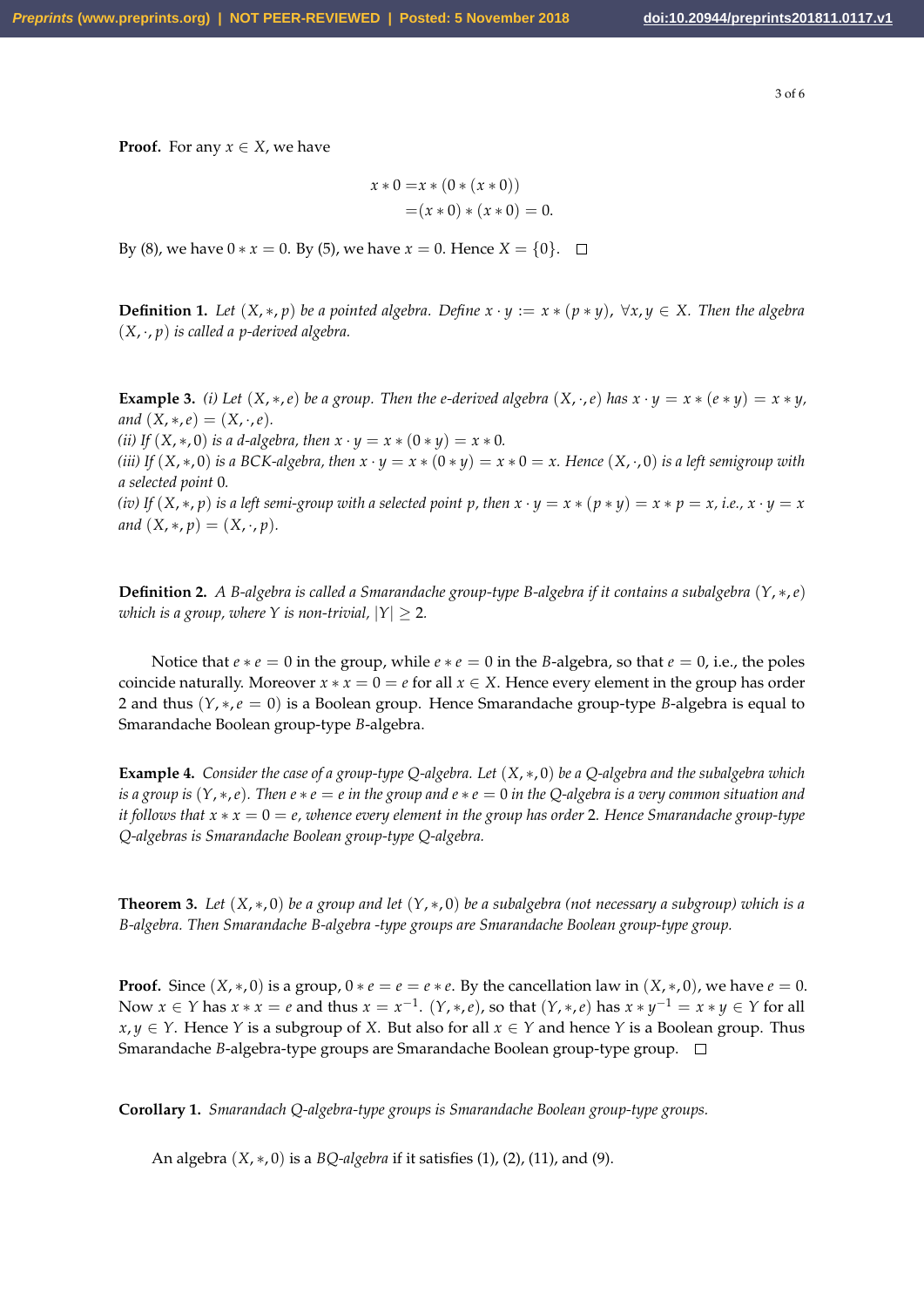4 of 6

**Theorem 4.** Let  $(X, *, 0)$  be BQ-algebra. Let  $(X, *, \cdot)$  be an algebra where  $x \cdot y := x * (0 * y)$ . Then  $(X, \cdot, 0)$ *is an abelian group.*

**Proof.** Since  $(X, *0)$  is a *B*-algebra,  $(X, \cdot, 0)$  is a group. Now  $(x * (0 * y)) * (0 * z) = (x * (0 * z)) * (0 * y)$ by (9). Hence  $(x \cdot y) \cdot z = (x \cdot z) \cdot y = x \cdot (z \cdot y)$  since  $(X,*,0)$  is a group. Put  $x := 0$  in  $(x \cdot y) \cdot z =$  $(x \cdot z) \cdot y$ . Then  $(0 \cdot y) \cdot z = 0 \cdot (z \cdot y)$ . Since  $0 \cdot y = 0 * (0 * y) = y$ , we have  $y \cdot z = z \cdot y$ , i.e.,  $(X, \cdot, 0)$  is a commutative group.  $\square$ 

**Theorem 5.** Let  $(X, \cdot, 0)$  be an abelian group. Define  $x * y = x \cdot y^{-1}$  for any  $x, y \in X$ . Then  $(X, \cdot, 0)$  is a *BQ-algebra.*

**Proof.** For any  $x \in X$ ,  $x * x = x \cdot x^{-1} = 0$ . Thus (1) holds. By (2), we have  $x * 0 = x \cdot 0^{-1} = x \cdot 0 = x$ . Hence (2) holds. Using  $(X, \cdot, 0)$  is a commutative group, we obtain  $(x * y) * z = (x \cdot y^{-1}) \cdot z^{-1} =$  $(x \cdot 0^{-1})y^{-1} = (x * z) * y$ . (9) holds. Since  $(X, \cdot, 0)$  is an abelian group, we have

$$
x * (z * (0 * y)) = x \cdot (z \cdot (0 \cdot y^{-1})^{-1})^{-1}
$$
  
=  $x \cdot [z \cdot ((y^{-1})^{-1} \cdot 0^{-1})]^{-1}$   
=  $[z \cdot (y \cdot 0)]^{-1}$   
=  $x \cdot [z \cdot y]^{-1}$   
=  $x \cdot (y^{-1} \cdot z^{-1})$ .

But  $(x * y) * z = (x \cdot y^{-1}) \cdot z^{-1}$ . Hence we obtain  $(x * y) * z = x * (z * (0 * y))$ . (11) holds. Thus  $(X, *, 0)$ is a *BQ*-algebra.

The interesting fact to note is that we are able to take advantage of the relationship  $x \cdot y = x * (0 * y)$ to understand better what the meaning of the class of *BQ*-algebra is. Other such questions around in this setting as well as others. E.q., what class of *B*-algebras corresponds to the class of solvable groups ? Can it be considered to be of the form: *BV*-algebras corresponds to solvable groups where "*V*-algebras" is some nicely identifiable class, as the class for *BQ*-algebras ?

**Theorem 6.** *If* (*X*, ∗, 0) *is a Smarandache B-algebra-type Q-algebra, then* (*X*, ·, *p*) *is a Smarandache abelian group-type* 0-derived Q-algebra, where  $x \cdot y := x * (0 * y)$  for any  $x, y \in X$ .

**Proof.** Suppose that (*X*, ∗, 0) is a *Q*-algebra and let (*Y*, ∗,*e*) be a *B*-algebra and a subalgebra of *X*. For any  $x \in Y$ ,  $x * x = e$  and so  $x * x = 0$ , so that  $e = 0$  in any case. Hence  $(Y, *0)$  is a *BQ*-algebra. Therefore if  $(X, \cdot, 0)$  is the 0-derived algebra obtained from a *Q*-algebra, then  $(Y, \cdot, 0)$  is a abelian subgroup. Thus if (*X*, ·, 0) is a Smarandache *B*-algebra-type *Q*-algebra, then (*Y*, ·, 0) is a Smarandache abelian group type 0-derived *Q*-algebra.

**Corollary 2.** (*X*, ∗, 0) *is a Smarandache Q-algebra-type B-algebra, then* (*X*, ·, 0) *is a Smarandach abelian group-type* 0*-derived. i.e., a Smarandache abelian group type group.*

**Proof.** It is similar to Theorem 6. □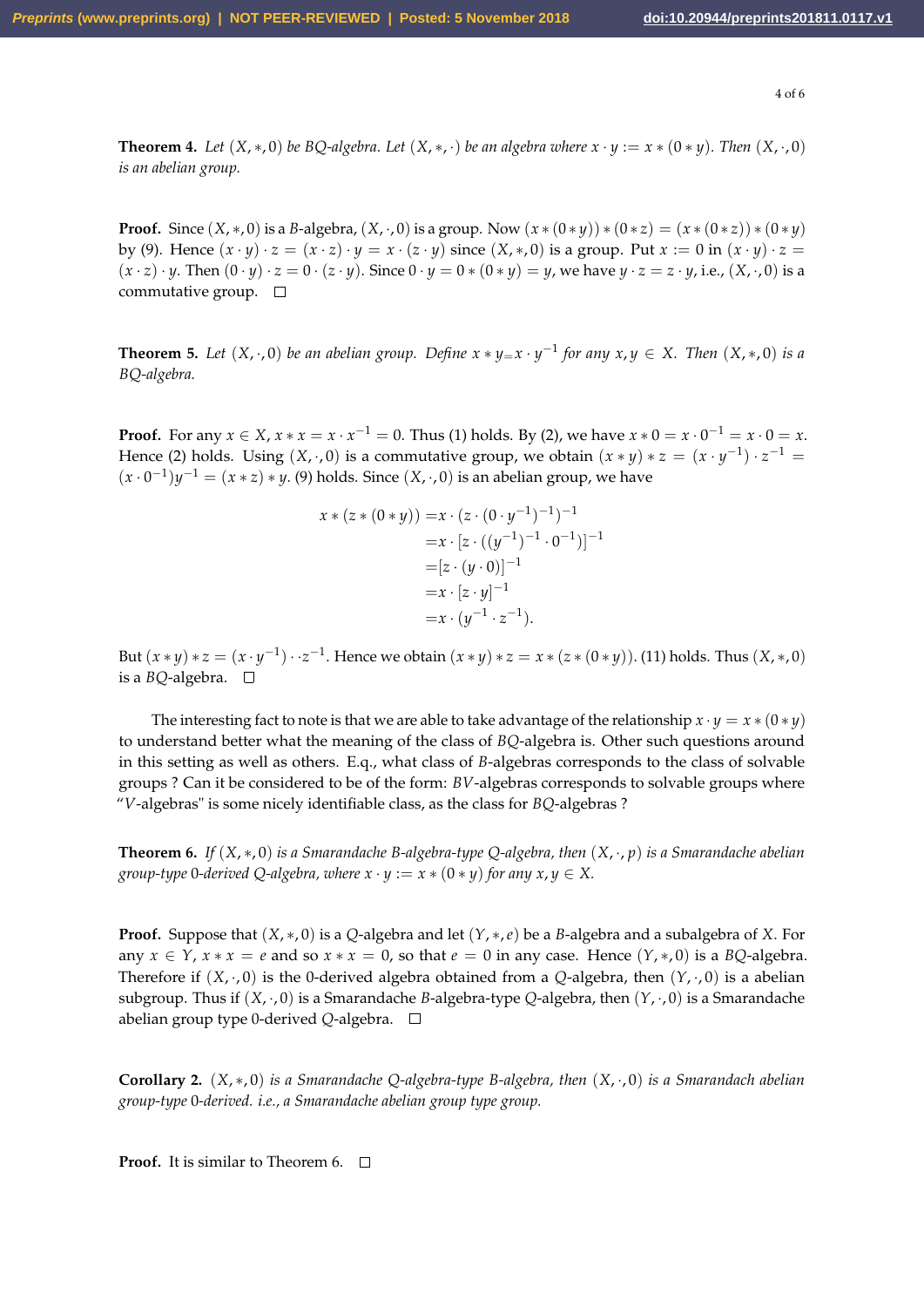**Proposition 1.** *Every B-algebra is a Smarandache Q-algebra-type B-algebra.*

**Proof.** Let  $(X, \cdot, 0)$  be a group and let  $x \in X$ . Then  $\lt x >$  the group generated by x is an abelian group,  $| \langle x \rangle | \ge 2$  if  $x \ne 0$ . Hence if  $(X,*,0)$  is obtained by  $x * y = x \cdot y^{-1}$ , then  $(X,*,0)$  is a *B*-algebra, while  $(< x > 0$ , *x*, 0) is a *BQ*-algebra. Thus if  $|x| \ge 2$ , then every *B*-algebra is a Smarandache *Q*-algebra-type *B*-algebra.

**Theorem 7.** *Any non-trivial d-algebra cannot be a Smarandache group type d-algebra.*

**Proof.** Let  $(X, *, 0)$  be a *d*-algebra and let  $(Y, *, e)$  be a group which is a subalgebra. Then  $e * e = e = 0$ and  $x = e * x = 0 * x = 0$  for any  $y \in Y$ . Hence  $|Y| = 1$ . Thus any non-trivial *d*-algebra cannot be a Smarandache group-type *d*-algebra.

**Theorem 8.** *Any non-trivial gBCK-algebra cannot be a Smarandache group-type gBCK-algebra.*

**Proof.** Let  $(X, *, 0)$  be a *gBCK*-algebra and let  $(Y, *, e)$  be a group which is a subalgebra. Then  $e = e * e = 0$  and  $x * x = 0 = e$  for any  $x \in Y$ . Hence  $o(x) = 2$  for any  $x \in Y$ . Therefore  $(Y, *, e = 0)$  is trivial or a Boolean group. Also,  $(x * y) * z = (x * z) * (y * z)$  for any  $z \in X$  and the fact that  $(Y, *, e)$ is a group, requires  $z = 0$  and  $|Y| = 1$ . Thus any non-trivial *gBCK*-algebra cannot be a Smarandache group-type *gBCK*-algebra.

**Theorem 9.** *Any non-trivial group cannot be a Smarandache d-algebra-type group.*

**Proof.** Let  $(X, *, e)$  be a group and let  $(Y, *, 0)$  be a *d*-algebra which is a subalgebra. For any  $x \in Y$ ,  $x * x = 0$ ,  $0 * x = 0$ . By cancellation law in the group,  $x = 0$  for any  $x \in Y$ , i.e.,  $|Y| = 1$ . Hence any non-trivial group cannot be a Smarandache *d*-algebra-type group.

**Theorem 10.** *Any group cannot group be a Smarandache gBCK-algebra type group.*

**Proof.** Let  $(X, *, e)$  be a group let  $(Y, *, 0)$  be a *gBCK*-algebra which is a subalgebra. For any  $x \in Y$ ,  $x * 0 = x = x * e$  and so  $e = 0$  by cancellation law in the group. Now consider the axiom  $(x * y) * z = 0$  $(x * z) * (y * z)$ . Since  $x * x = 0 = e$ , *Y* consists of elements of order 2. Thus for any  $x \in Y$ ,  $x = x^{-1}$ means *Y* is not only a subalgebra but also a subgroup which is abelian. Hence  $y = z * y$ . By cancellation law and  $y = e * y$ , we obtain  $z = e = 0$ , for any  $z \in Y$ , i.e.,  $|Y| = 1$ . Thus any group cannot group be a Smarandache *gBCK*-algebra type group.

#### **Acknowledgments:**

**Conflicts of Interest:** The author declares no conflicts of interest.